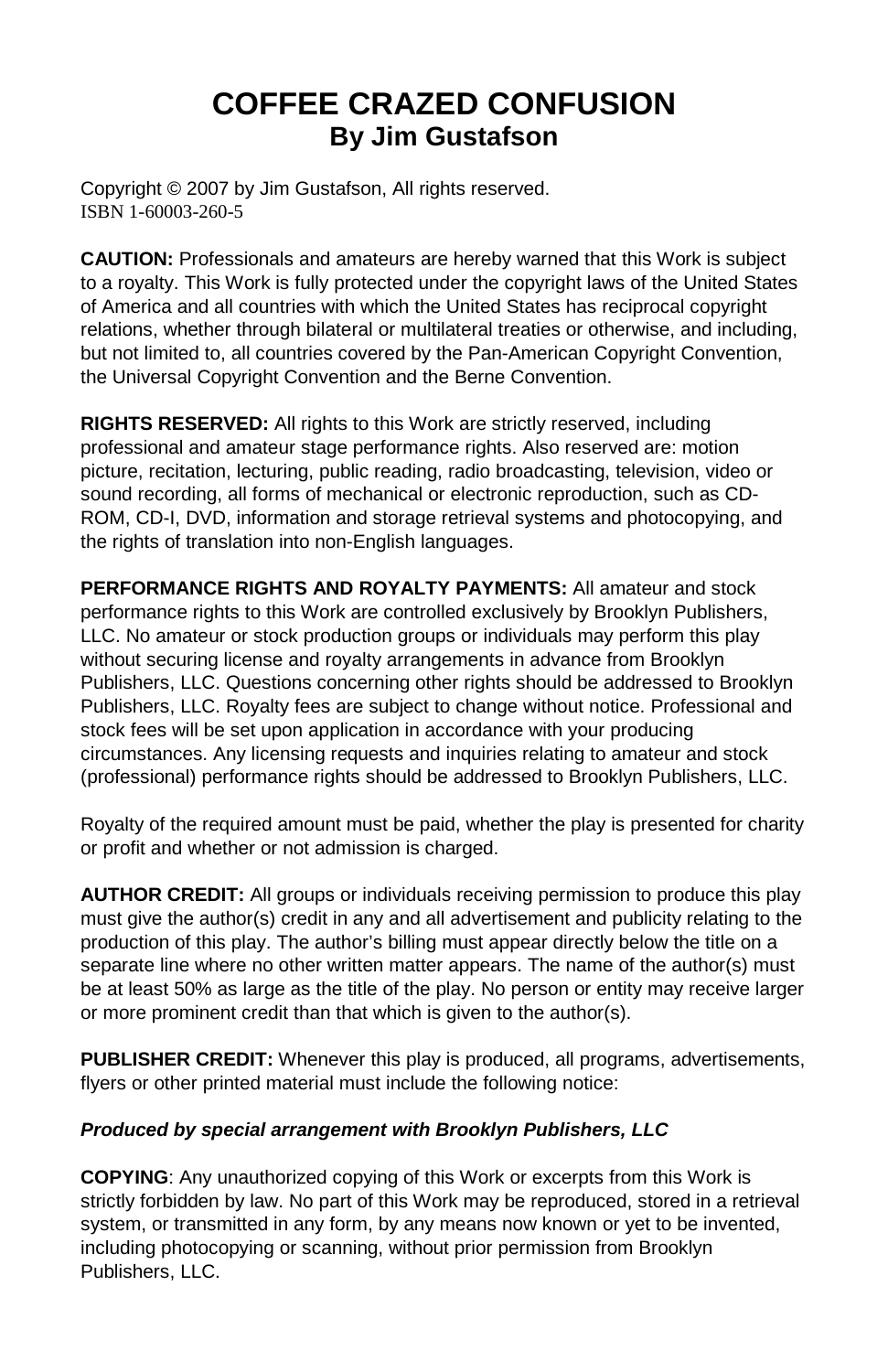#### Coffee Crazed Confusion – Page 2

## **COFFEE CRAZED CONFUSION**

by Jim Gustafson

**CAST:** A young woman under 30. **PROPS:** Coffee cup or Starbuck-Style cardboard cup

I began drinking coffee when I got a job as a cub reporter at a small town newspaper. . . The pop machine charged a dollar for a can of Diet Coke. . . The coffee was free. With my starting salary around 125 bucks a week. . . FREE was good. . . The coffee. . . Not so much. . . But the price was right. In our office we had one of those 32 cup coffee makers you see at church bazaars. . . Theirs are a bright and shiny silver. . . Ours was, well, it was sort of "bronze". . . A combination of coffee stains. . . A touch of rust and. . . a lot burn. . . I don't think that old pot was ever turned off since it was first plugged in back in 1957. . . but it was still percolating in 2005 so give the pot credit for longevity.

Anyway, the editor was in charge of coffee. Every Monday morning he'd fill up the hopper with grounds and fill the pot with water. When we knocked off 32 cups he'd just add more water. Then on Tuesday morning he add just one more teaspoon of coffee grounds and brew up another 32 cups with the wet lump of coffee grounds that was left in the hopper. . . Plus his new teaspoon of fresh coffee. . . On Wednesday same thing. One more teaspoon of coffee and new water. . . Same on Thursday and Friday. By the end of the week the coffee was taking on the consistency of pudding and it was pretty pungent. But with enough sugar and CoffeeMate it wouldn't kill ya. One Thursday a sports reporter was working late and left his spoon in a half finished cup of coffee when he knocked off for the night. The next morning we couldn't get the spoon out of the petrified coffee so we tossed the cup and spoon out. **S:** Coffee cup or Starbuck-Style cardboard cup<br>
1 began drinking coffee when 1 got a job as a club reporter a<br>
town newspaper... The pop machine charged a dollar for a can<br>
coke... The coffee was free. With my starting s

Well, that's how I came to be a coffee drinker. . . As you can figure when I order a cup of coffee now my expectations aren't all that high. For years drinking coffee was easy. All I had to do was respond to three simple questions. "Do you want coffee?" Yes! "Regular or Decaf?" Regular! "Cream or sugar?" Both! Life was good. . .

Oh my, how times have changed when I wasn't watching. . . Today we live in the Starbucks Age. . . The other morning I walked into one of the **four** Starbucks on the same block downtown. All I wanted was a quick cup of coffee with enough caffeine to wake me up.